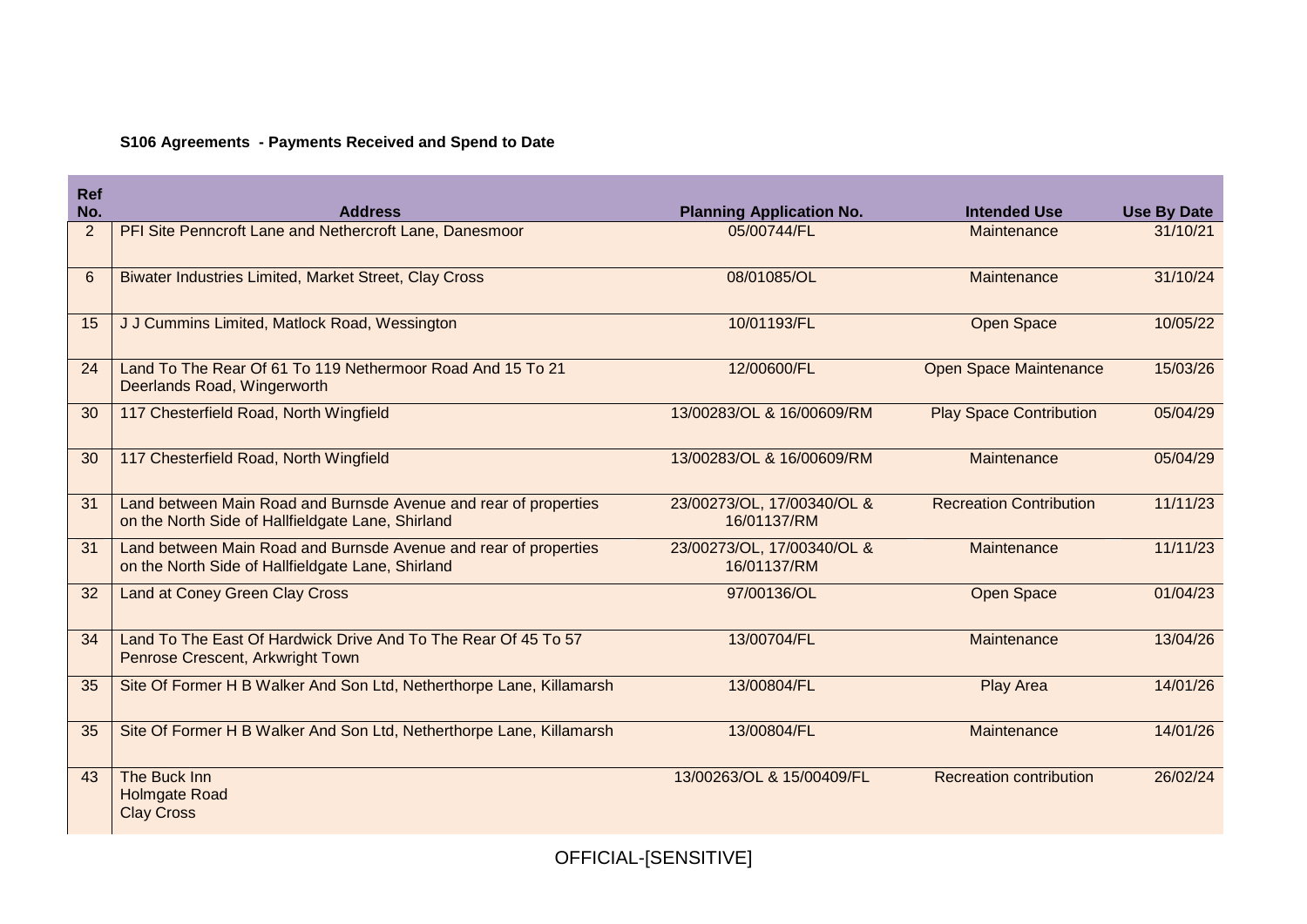| 43  | The Buck Inn<br><b>Holmgate Road</b><br><b>Clay Cross</b>                                              | 13/00263/OL & 15/00409/FL                   | Maintenance                    | 26/02/24 |  |
|-----|--------------------------------------------------------------------------------------------------------|---------------------------------------------|--------------------------------|----------|--|
| 44  | Allotments, Main Road, Shirland                                                                        | 13/00321/FL                                 | <b>Play Space Contribution</b> | 03/03/24 |  |
| 44  | Allotments, Main Road, Shirland                                                                        | 13/00321/FL                                 | Maintenance                    | 03/03/24 |  |
| 49  | <b>Dewley Way Clay Cross</b>                                                                           | 08/01085/OL                                 | <b>Open Space</b>              | 31/03/26 |  |
| 50  | Land to the South of Pioneer House and to the rear of 1-59 Adlington<br>Avenue, Mill Lane, Wingerworth | 12/00072/OL & 14/01289/RM                   | <b>Open Space</b>              | 13/04/28 |  |
| 57  | Land North West of 24 Matlock Road, Wessington                                                         | 14/00147/OL & 15/01083/RM                   | <b>Recreation contribution</b> | 28/02/23 |  |
| 57  | Land North West of 24 Matlock Road, Wessington                                                         | 14/00147/OL & 15/01083/RM                   | Maintenance                    | No date  |  |
| 83  | 83A Clay Lane, Clay Cross                                                                              | 15/00383/OL, 18/00123/OL and<br>17/01226/RM | <b>Recreation Contribution</b> | 21/12/25 |  |
| 83  | 83A Clay Lane, Clay Cross                                                                              | 15/00383/OL, 18/00123/OL and<br>17/01226/RM | Maintenance                    | 21/12/25 |  |
| 85  | Land To The Rear Of 61 To 119 Nethermoor Road And 15 To 21<br>Deerlands Road, Wingerworth              | 15/00211/FL                                 | <b>Recreation Contribution</b> | 10/09/25 |  |
| 85  | Land To The Rear Of 61 To 119 Nethermoor Road And 15 To 21<br>Deerlands Road, Wingerworth              | 15/00211/FL                                 | Maintenance                    | No Date  |  |
| 101 | Land North and West of Creg Ny Baa, Brackenfield Lane, Wessington                                      | 16/00419/FL                                 | <b>Recreation Contribution</b> | 14/03/26 |  |
| 105 | Land East of Fanny Avenue, Killamarsh                                                                  | 16/01302/FL                                 | <b>Recreation Contribution</b> | No date  |  |
| 105 | Land East of Fanny Avenue, Killamarsh                                                                  | 16/01302/FL                                 | Maintenance                    | No date  |  |
| 113 | Land To The South Of Allotments At Ducksett Lane Accessed From<br><b>Staveley Lane, Eckington</b>      | 14/00562/OL & 17/00064/RM                   | <b>Recreation Contribution</b> | 18/03/25 |  |
| 113 | Land To The South Of Allotments At Ducksett Lane Accessed From<br>Staveley Lane, Eckington             | 14/00562/OL & 17/00064/RM                   | Maintenance                    | 18/03/25 |  |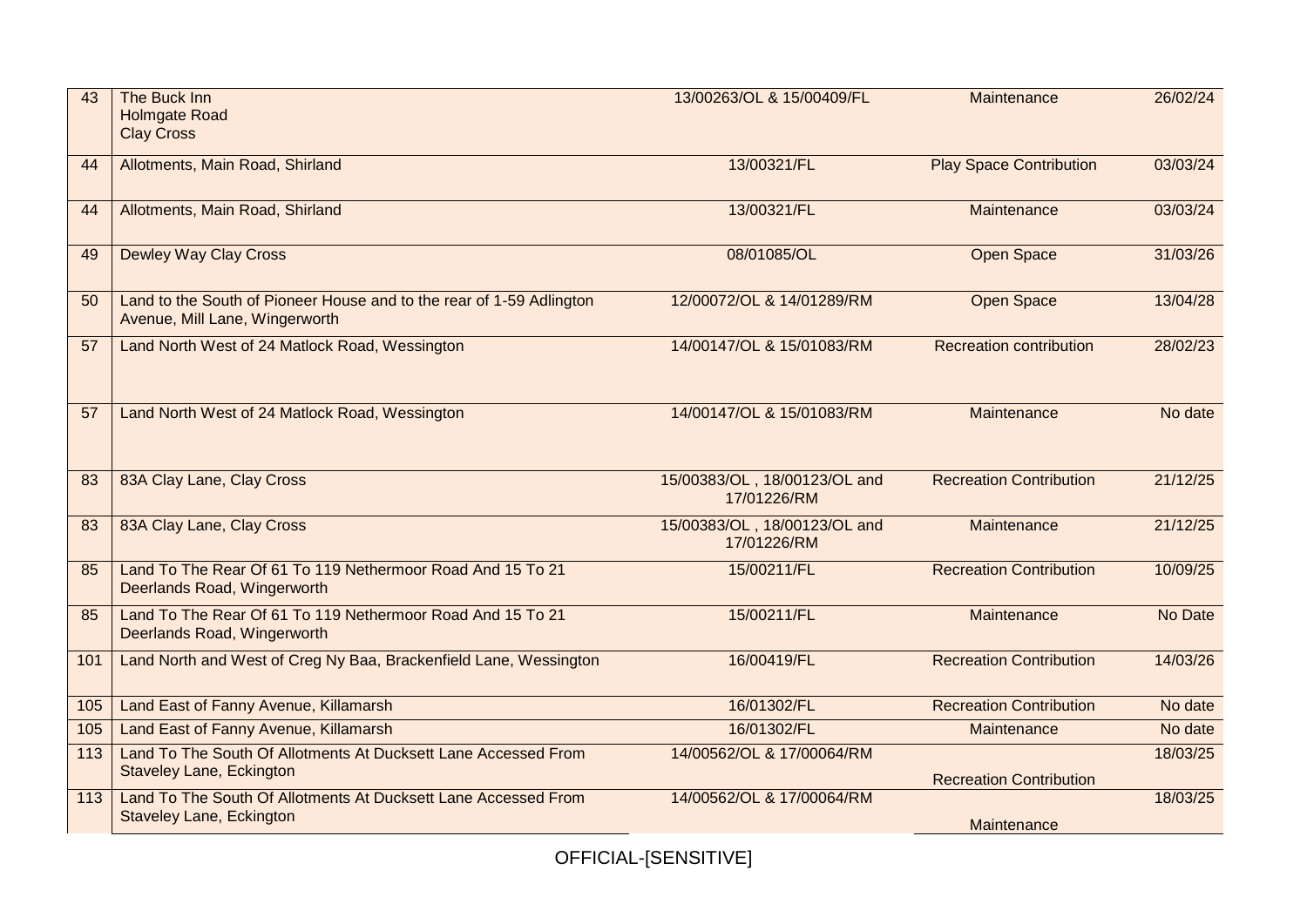| 122 | Land to rear of Hockley House, Hockley Lane, Wingerworth                                                                   | 18/00188/OL, 19/00567/FL &<br>19/01040/RM | <b>Recreation Contribution</b> | 09/03/31 |
|-----|----------------------------------------------------------------------------------------------------------------------------|-------------------------------------------|--------------------------------|----------|
| 122 | Land to rear of Hockley House, Hockley Lane, Wingerworth                                                                   | 18/00188/OL, 19/00567/FL &<br>19/01040/RM | Maintenance                    | 09/03/31 |
|     | <b>Recreation/Open Space Totals</b>                                                                                        |                                           |                                |          |
| 31  | Land between Main Road and Burnsde Avenue and rear of properties<br>on the North Side of Hallfieldgate Lane, Shirland      | 12/00273/OL, 17/00340/OL &<br>16/01137/RM | Highways                       | 11/11/23 |
| 44  | Allotments, Main Road, Shirland                                                                                            | 13/00321/FL                               | Highways                       | 03/03/24 |
| 50  | Land To The South Of Pioneer House And To The Rear Of 1-59<br><b>Adlington Avenue</b><br>Mill Lane<br>Wingerworth          | 12/00072/OL & 14/01289/RM                 | Highways                       | 08/06/36 |
| 70  | Evergreen And Vacant Land To The East Of Derby Road And North Of<br>Junction With<br><b>Brassington Lane</b><br>Old Tupton | 14/01293/FL                               | Highways                       | No date  |
|     | <b>Highways Totals</b>                                                                                                     |                                           |                                |          |
|     | None outstanding                                                                                                           |                                           |                                |          |
|     | <b>Education Totals</b>                                                                                                    |                                           |                                |          |
| 24  | Land To The Rear Of 61 To 119 Nethermoor Road And 15 To 21<br>Deerlands Road, Wingerworth                                  | 12/00600/FL                               | <b>Waste Contribution</b>      | 15/03/26 |
| 85  |                                                                                                                            |                                           |                                |          |
|     | Land To The Rear Of 61 To 119 Nethermoor Road And 15 To 21<br>Deerlands Road, Wingerworth                                  | 15/00211/FL                               | <b>Waste Contribution</b>      | 10/09/25 |
| 93  | Land to the east and north of 119, Top Road, Calow                                                                         | 16/00772/OL                               | <b>Waste Contribution</b>      | 14/12/27 |
|     | <b>Cleansing/Waste Totals</b>                                                                                              |                                           |                                |          |
| 13  | Allotments, Masefield Avenue, Holmewood                                                                                    | 14/00373/OL                               | Affordable Housing             | No date  |
| 33  | Site Of Former Standall Tools Mickley Lane, Dronfield Woodhouse                                                            | 13/00675/FL                               | Affordable Housing             | 26/04/26 |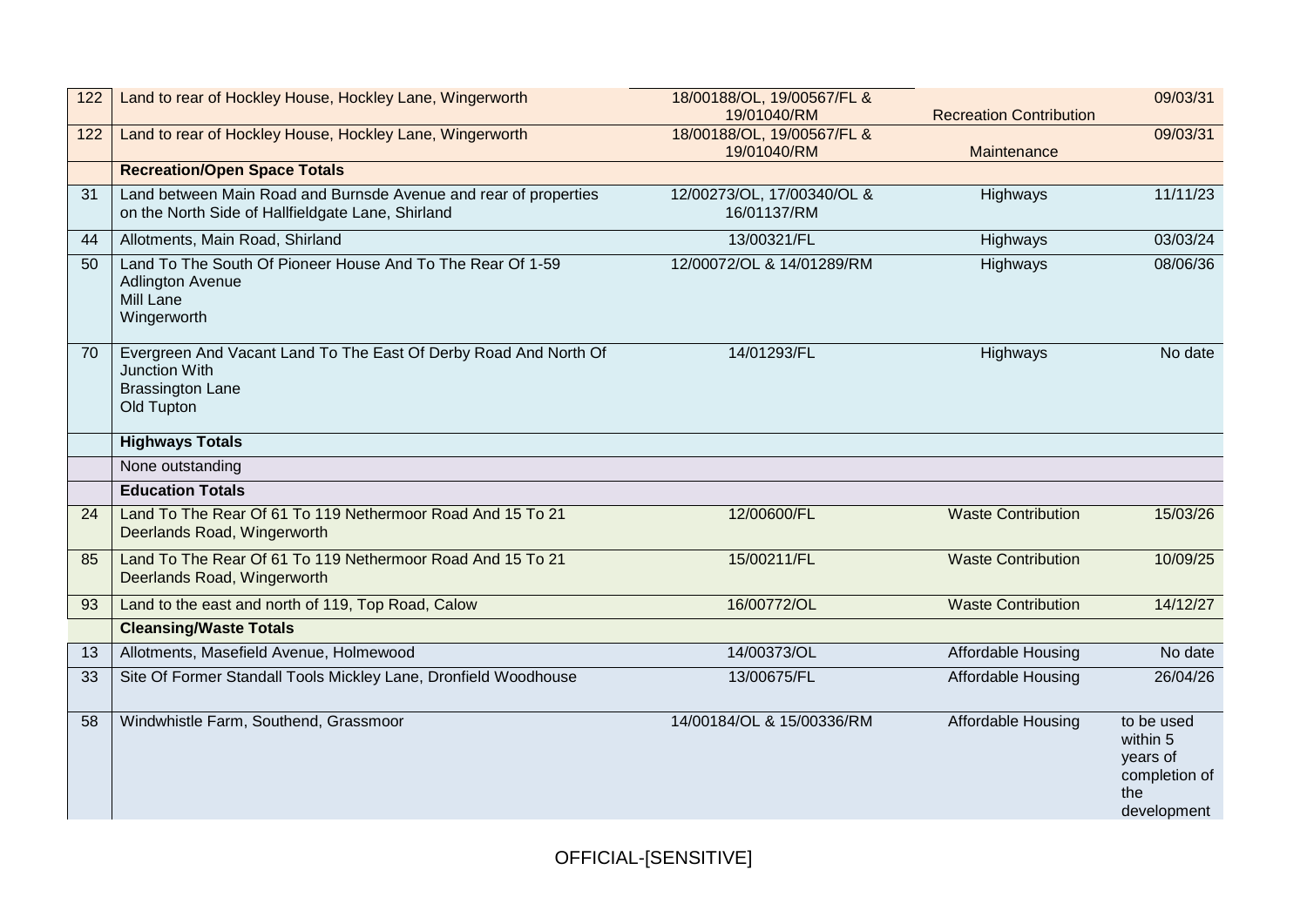| Land To The Rear Of 10 To 52, Ashover, Old Tupton<br>15/00551/FL<br><b>Affordable Housing</b><br>90<br>17/00425/FL<br>Affordable Housing<br>Allotments, Masefield Avenue, Holmewood<br>104<br><b>Affordable Housing Totals</b><br>Land South of Sunningdale Park and Poplar Drive and to the West of 21<br>10/01152/OL & 13/01032/RM<br><b>Health Contribution</b><br>10<br>Elvin Way, New Tupton<br>11/00804/OL<br><b>Health Contribution</b><br>Allotments, Masefield Avenue, Holmewood<br>13<br><b>Health Contributions Totals</b><br>11/00743/OL<br>J J Cummins Limited, Matlock Road, Wessington<br><b>Community Building</b><br>15<br>Contribution<br>Land To The Rear Of 61 To 119 Nethermoor Road And 15 To 21<br>12/00600/FL<br>24<br><b>Library Contribution</b><br>Deerlands Road, Wingerworth<br>14/00827/FL<br><b>Eckington Town Centre</b><br>Northgate Information Solutions Littlemoor Eckington<br>66<br>Contribution<br>Land to rear of 61 to 119 Nethermoor Road and 15 to 21 Deerlands<br>15/00211/FL<br><b>Library Contribution</b><br>85<br>Road, Wingerworth<br>Angel Hotel, 8 Market Street, Eckington<br>11/00685/FL<br><b>Public Realm</b><br>87<br><b>Holmewood Facilities</b><br>Allotments, Masefield Avenue, Holmewood<br>17/00425/FL<br>104<br>Contribution<br>Land to the rear of Hockley House, Hockley Lane, Wingerworth<br>18/00188/OL, 19/00567/FL &<br><b>Biodiversity Payment</b><br>122<br>19/01040/RM<br>Land Opposite The Avenue Visitor Centre on the South side of Mill<br><b>Additional Community</b><br>17/00227/OL<br>130 | 75 | Appletree Restorations, Mansfield Road, Corbriggs | 13/00921/OL | Affordable Housing          | No time limit<br>prescribed in<br>S106<br>Agreement |
|-------------------------------------------------------------------------------------------------------------------------------------------------------------------------------------------------------------------------------------------------------------------------------------------------------------------------------------------------------------------------------------------------------------------------------------------------------------------------------------------------------------------------------------------------------------------------------------------------------------------------------------------------------------------------------------------------------------------------------------------------------------------------------------------------------------------------------------------------------------------------------------------------------------------------------------------------------------------------------------------------------------------------------------------------------------------------------------------------------------------------------------------------------------------------------------------------------------------------------------------------------------------------------------------------------------------------------------------------------------------------------------------------------------------------------------------------------------------------------------------------------------------------------------------------------------------------|----|---------------------------------------------------|-------------|-----------------------------|-----------------------------------------------------|
|                                                                                                                                                                                                                                                                                                                                                                                                                                                                                                                                                                                                                                                                                                                                                                                                                                                                                                                                                                                                                                                                                                                                                                                                                                                                                                                                                                                                                                                                                                                                                                         |    |                                                   |             |                             | 21/12/21                                            |
|                                                                                                                                                                                                                                                                                                                                                                                                                                                                                                                                                                                                                                                                                                                                                                                                                                                                                                                                                                                                                                                                                                                                                                                                                                                                                                                                                                                                                                                                                                                                                                         |    |                                                   |             |                             | 16/02/26                                            |
|                                                                                                                                                                                                                                                                                                                                                                                                                                                                                                                                                                                                                                                                                                                                                                                                                                                                                                                                                                                                                                                                                                                                                                                                                                                                                                                                                                                                                                                                                                                                                                         |    |                                                   |             |                             |                                                     |
|                                                                                                                                                                                                                                                                                                                                                                                                                                                                                                                                                                                                                                                                                                                                                                                                                                                                                                                                                                                                                                                                                                                                                                                                                                                                                                                                                                                                                                                                                                                                                                         |    |                                                   |             |                             | 13/07/25                                            |
|                                                                                                                                                                                                                                                                                                                                                                                                                                                                                                                                                                                                                                                                                                                                                                                                                                                                                                                                                                                                                                                                                                                                                                                                                                                                                                                                                                                                                                                                                                                                                                         |    |                                                   |             |                             | No date                                             |
|                                                                                                                                                                                                                                                                                                                                                                                                                                                                                                                                                                                                                                                                                                                                                                                                                                                                                                                                                                                                                                                                                                                                                                                                                                                                                                                                                                                                                                                                                                                                                                         |    |                                                   |             |                             |                                                     |
|                                                                                                                                                                                                                                                                                                                                                                                                                                                                                                                                                                                                                                                                                                                                                                                                                                                                                                                                                                                                                                                                                                                                                                                                                                                                                                                                                                                                                                                                                                                                                                         |    |                                                   |             |                             | No date                                             |
|                                                                                                                                                                                                                                                                                                                                                                                                                                                                                                                                                                                                                                                                                                                                                                                                                                                                                                                                                                                                                                                                                                                                                                                                                                                                                                                                                                                                                                                                                                                                                                         |    |                                                   |             |                             | 15/03/26                                            |
|                                                                                                                                                                                                                                                                                                                                                                                                                                                                                                                                                                                                                                                                                                                                                                                                                                                                                                                                                                                                                                                                                                                                                                                                                                                                                                                                                                                                                                                                                                                                                                         |    |                                                   |             |                             | 26/01/25                                            |
|                                                                                                                                                                                                                                                                                                                                                                                                                                                                                                                                                                                                                                                                                                                                                                                                                                                                                                                                                                                                                                                                                                                                                                                                                                                                                                                                                                                                                                                                                                                                                                         |    |                                                   |             |                             | 10/09/22                                            |
|                                                                                                                                                                                                                                                                                                                                                                                                                                                                                                                                                                                                                                                                                                                                                                                                                                                                                                                                                                                                                                                                                                                                                                                                                                                                                                                                                                                                                                                                                                                                                                         |    |                                                   |             |                             | 13/11/22                                            |
|                                                                                                                                                                                                                                                                                                                                                                                                                                                                                                                                                                                                                                                                                                                                                                                                                                                                                                                                                                                                                                                                                                                                                                                                                                                                                                                                                                                                                                                                                                                                                                         |    |                                                   |             |                             | 11/02/26                                            |
|                                                                                                                                                                                                                                                                                                                                                                                                                                                                                                                                                                                                                                                                                                                                                                                                                                                                                                                                                                                                                                                                                                                                                                                                                                                                                                                                                                                                                                                                                                                                                                         |    |                                                   |             |                             | 24/08/30                                            |
|                                                                                                                                                                                                                                                                                                                                                                                                                                                                                                                                                                                                                                                                                                                                                                                                                                                                                                                                                                                                                                                                                                                                                                                                                                                                                                                                                                                                                                                                                                                                                                         |    | Lane, Wingerworth                                 |             | infrastructure Contribution | 17/05/25                                            |
| <b>General/Public Realm Totals</b>                                                                                                                                                                                                                                                                                                                                                                                                                                                                                                                                                                                                                                                                                                                                                                                                                                                                                                                                                                                                                                                                                                                                                                                                                                                                                                                                                                                                                                                                                                                                      |    |                                                   |             |                             |                                                     |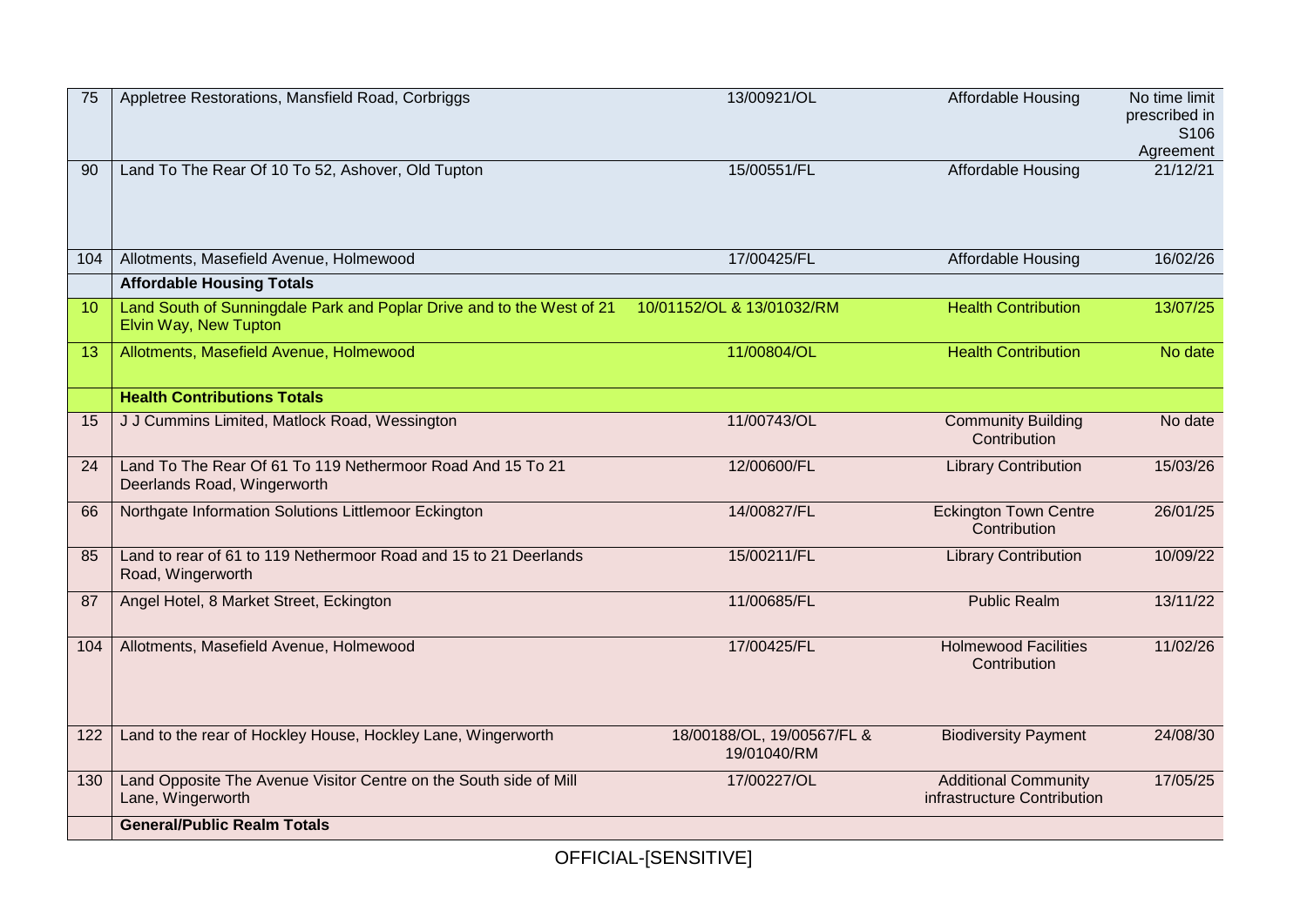Monitoring Payments

**Monitoring Payments Totals**

**Total S106 grant available**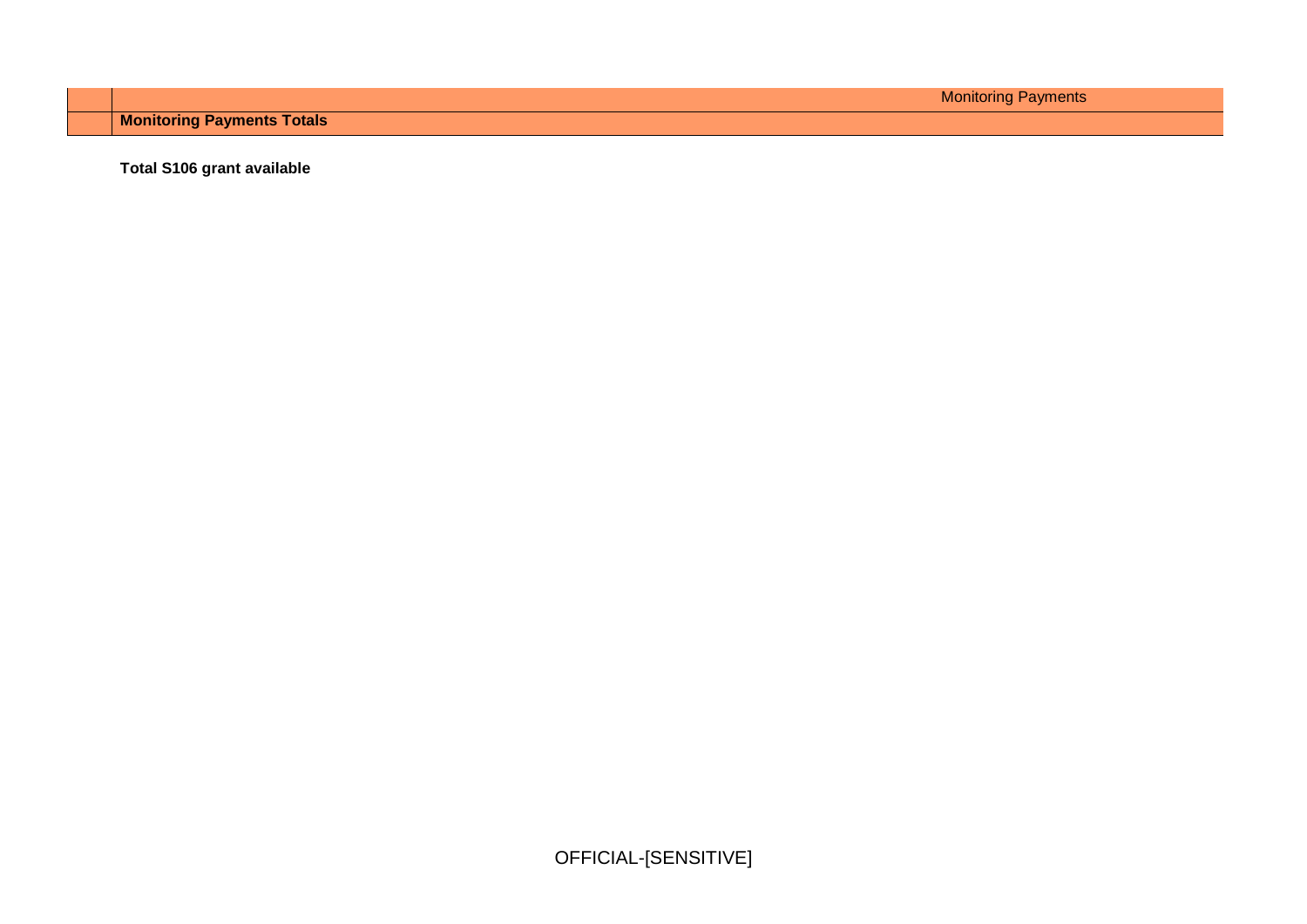| <b>Ref</b><br>No. | <b>Planning</b><br><b>Application No.</b>    | <b>Conditions/Triggers</b>                                                                                | <b>Works Status</b>                  | <b>Amount</b><br><b>Received</b> | Spend to date | <b>Current Balance</b> | <b>Spend Category</b> |
|-------------------|----------------------------------------------|-----------------------------------------------------------------------------------------------------------|--------------------------------------|----------------------------------|---------------|------------------------|-----------------------|
| $\overline{2}$    | 05/00744/FL                                  | Prior to the occupation of 50%<br>of the dwellings                                                        | Finished on site                     | £9,520.00                        | £8,568.00     | £952.00                |                       |
| $6\phantom{1}$    | 08/01085/OL                                  | Upon the grant of each<br>reserved matters permissions                                                    | Agreement made<br>(work not started) | £280,534.83                      | £142,835.00   | £137,699.83            |                       |
| 15                | 10/01193/FL                                  | Payable upon the first<br>occupation of the 5th dwelling                                                  | Agreement made<br>(work not started) | £1,431.47                        | £0.00         | £1,431.47              |                       |
| 24                | 12/00600/FL                                  | to be paid over a period of 10<br>years & To be paid before<br>occupation of 50% of approved<br>dwellings | Started on site                      | £27,149.00                       | £0.00         | £27,149.00             |                       |
| 30                | 13/00283/OL &<br>16/00609/RM                 | to be paid before occupation of<br>50% of approved dwellings                                              | Started on site                      | £42,039.33                       | £0.00         | £42,039.33             |                       |
| 30                | 13/00283/OL &<br>16/00609/RM                 | to be paid before occupation of<br>50% of approved dwellings                                              | Started on site                      | £12,730.80                       | £0.00         | £12,730.80             |                       |
| 31                | 23/00273/OL,<br>17/00340/OL &<br>16/01137/RM | to be paid on 50% occupation<br>of the dwellings.                                                         | Started on site                      | £95,000.00                       | £0.00         | £95,000.00             |                       |
| 31                | 23/00273/OL,<br>17/00340/OL &<br>16/01137/RM | to be paid on 50% occupation<br>of the dwellings.                                                         | Started on site                      | £24,000.00                       | £0.00         | £24,000.00             |                       |
| 32                | 97/00136/OL                                  | To be used within 10 years of<br>payment                                                                  | Finished on site                     | £38,308.00                       | £32,656.00    | £5,652.00              |                       |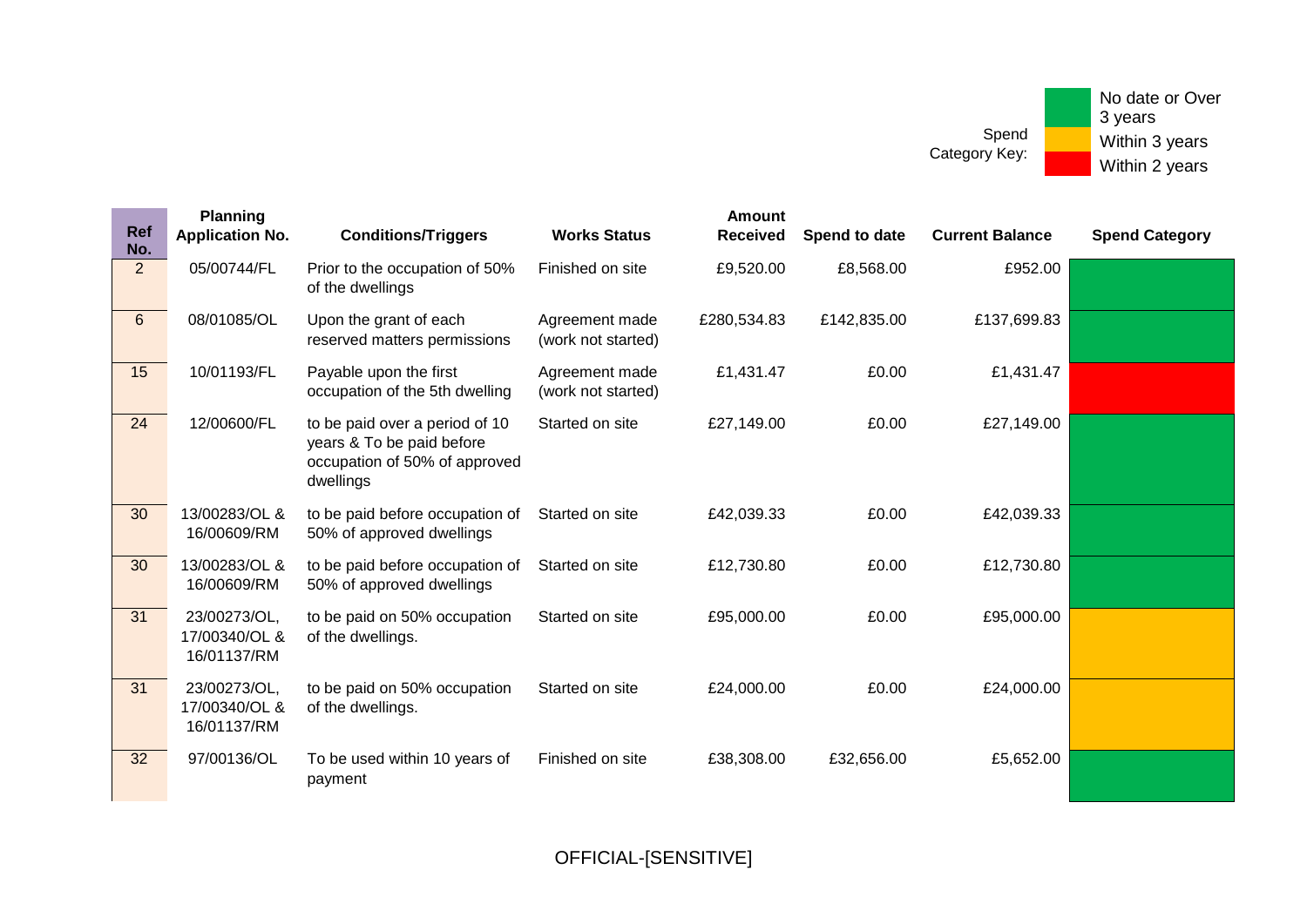| 34 | 13/00704/FL                  | To be paid before occupation<br>of 50% of approved dwellings                                                                          | Started on site  | £3,231.89   | £1,292.72 | £1,939.17   |  |
|----|------------------------------|---------------------------------------------------------------------------------------------------------------------------------------|------------------|-------------|-----------|-------------|--|
| 35 | 13/00804/FL                  | within 10 years                                                                                                                       | Finished on site | £7,408.45   | £7,021.93 | £386.52     |  |
| 35 | 13/00804/FL                  | within 10 years                                                                                                                       | Finished on site | £1,940.00   | £776.00   | £1,164.00   |  |
| 43 | 13/00263/OL &<br>15/00409/FL | To be paid before the<br>occupation of 50% of approved<br>dwellings                                                                   | Finished on site | £7,363.99   | £0.00     | £7,363.99   |  |
| 43 | 13/00263/OL &<br>15/00409/FL | To be paid before the<br>occupation of 50% of approved<br>dwellings                                                                   | Finished on site | £1,994.83   | £0.00     | £1,994.83   |  |
| 44 | 13/00321/FL                  | To be paid before the<br>occupation of 50% of approved<br>dwellings                                                                   | Started on site  | £5,100.40   | £0.00     | £5,100.40   |  |
| 44 | 13/00321/FL                  | To be paid before the<br>occupation of 50% of approved<br>dwellings                                                                   | Started on site  | £200.32     | £0.00     | £200.32     |  |
| 49 | 08/01085/OL                  | To be paid before the<br>occupation of 50% of approved<br>dwellings                                                                   | Started on site  | £9,685.50   | £4,613.00 | £5,072.50   |  |
| 50 | 12/00072/OL &<br>14/01289/RM | within 10 years of receipt to be<br>paid before occupation of 50%<br>of approved dwellings                                            | Started on site  | £127,000.00 | £0.00     | £127,000.00 |  |
| 57 | 14/00147/OL &<br>15/01083/RM | Within 5 years of occuparion of<br>50% of approved dwellings on<br>the development following a<br><b>Reserved Matters Application</b> | Started on site  | £22,143.69  | £0.00     | £22,143.69  |  |
| 57 | 14/00147/OL &<br>15/01083/RM | over a 10 year period & to be<br>paid before occuparion of 50%<br>of approved dwellings on the                                        | Started on site  | £6,643.10   | £0.00     | £6,643.10   |  |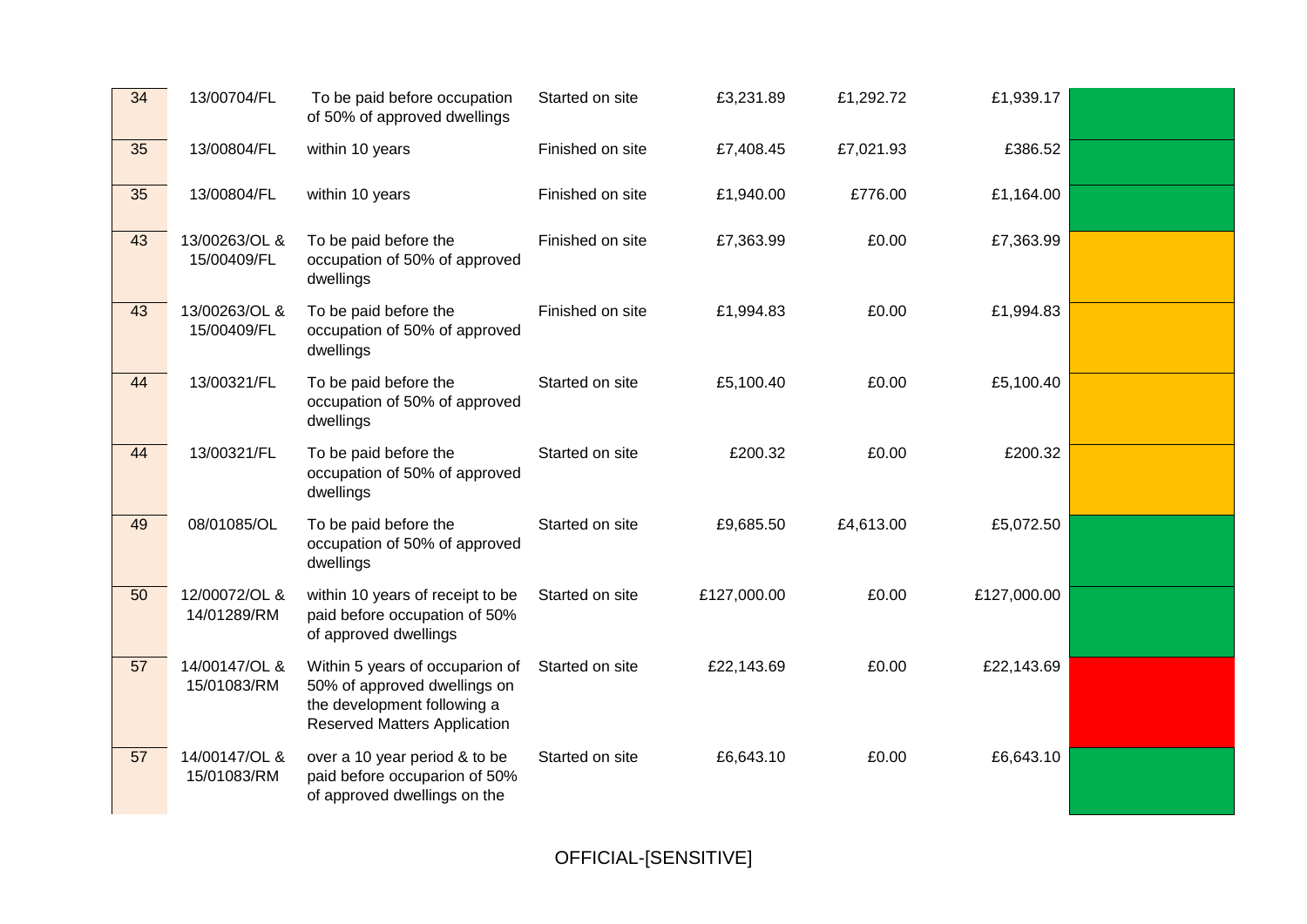|                   |                                                   | development following a<br><b>Reserved Matters Application</b>                              |                  |            |       |            |  |
|-------------------|---------------------------------------------------|---------------------------------------------------------------------------------------------|------------------|------------|-------|------------|--|
| 83                | 15/00383/OL,<br>18/00123/OL<br>and<br>17/01226/RM | to be paid before the<br>occupation of 50% of approved<br>dwellings                         | Started on site  | £7,843.00  | £0.00 | £7,843.00  |  |
| 83                | 15/00383/OL,<br>18/00123/OL<br>and<br>17/01226/RM | over a 10 year period & to be<br>paid before the occupation of<br>50% of approved dwellings | Started on site  | £2,063.30  | £0.00 | £2,063.30  |  |
| 85                | 15/00211/FL                                       | To be paid before the<br>occupation of 50% of approved<br>dwellings                         | Finished on site | £647.00    | £0.00 | £647.00    |  |
| 85                | 15/00211/FL                                       | To be paid before the<br>occupation of 50% of approved<br>dwellings                         | Finished on site | £161.76    | £0.00 | £161.76    |  |
| $\overline{101}$  | 16/00419/FL                                       | £23,945.20 to be paid prior to<br>the first occupation of 1st<br>dwelling                   | Started on site  | £23,945.20 | £0.00 | £23,945.20 |  |
| $\frac{105}{105}$ | 16/01302/FL                                       | To be paid prior to the<br>occupation of any dwelling                                       | Started on site  | £18,300.00 | £0.00 | £18,300.00 |  |
| $\frac{105}{105}$ | 16/01302/FL                                       | To be paid prior to the<br>occupation of any dwelling                                       | Started on site  | £5,000.00  | £0.00 | £5,000.00  |  |
| 113               | 14/00562/OL &<br>17/00064/RM                      | to be paid before occupation of<br>50% of the dwellings                                     | Started on Site  | £66,870.00 | £0.00 | £66,870.00 |  |
| 113               | 14/00562/OL &<br>17/00064/RM                      | to be paid before occupation of<br>50% of the dwellings                                     | Started on Site  | £16,980.00 | £0.00 | £16,980.00 |  |
| 122               | 18/00188/OL,<br>19/00567/FL &<br>19/01040/RM      | to be paid before occupation of<br>50% of the dwellings                                     | Started on Site  | £23,049.45 | £0.00 | £23,049.45 |  |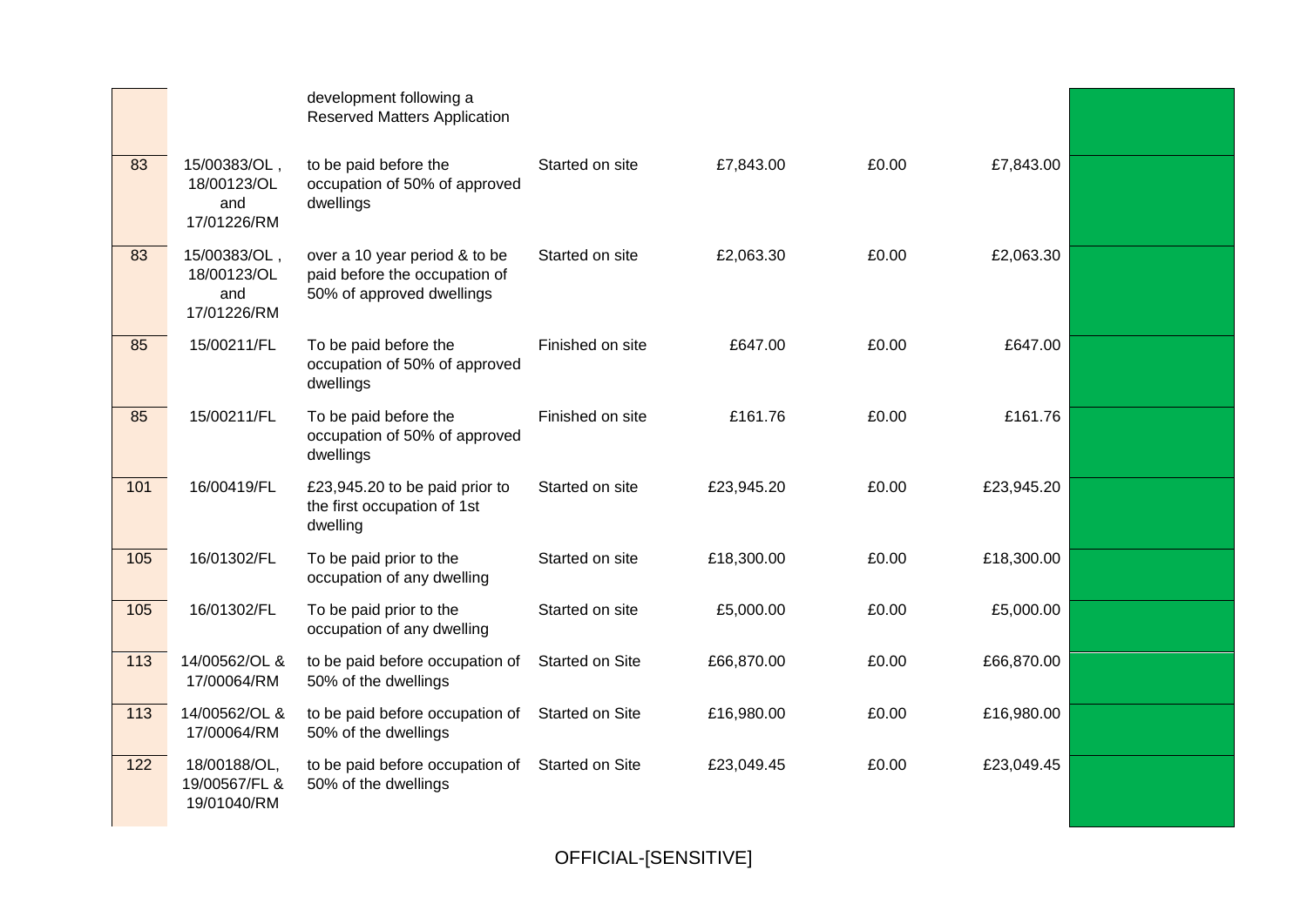| 122             | 18/00188/OL,<br>19/00567/FL &<br>19/01040/RM | to be paid before occupation of Started on Site<br>50% of the dwellings                                   |                  | £6,974.72   | £0.00       | £6,974.72   |  |
|-----------------|----------------------------------------------|-----------------------------------------------------------------------------------------------------------|------------------|-------------|-------------|-------------|--|
|                 |                                              |                                                                                                           |                  | £895,260.03 | £197,762.65 | £697,497.38 |  |
| $\overline{31}$ | 12/00273/OL,<br>17/00340/OL &<br>16/01137/RM | to be paid on 50% occupation<br>of the dwellings.                                                         | Started on site  | £30,000.00  | £0.00       | £30,000.00  |  |
| 44              | 13/00321/FL                                  | to be paid on 50% occupation<br>of the dwellings.                                                         | Started on site  | £3,000.00   | £0.00       | £3,000.00   |  |
| 50              | 12/00072/OL &<br>14/01289/RM                 | to be paid on 85% occupation<br>of the dwellings.                                                         | Started on site  | £302,100.00 | £0.00       | £302,100.00 |  |
| 70              | 14/01293/FL                                  | to be paid on 50% occupation<br>of the dwellings.                                                         | Started on site  | £25,000.00  | £20,000.00  | £5,000.00   |  |
|                 |                                              |                                                                                                           |                  | £360,100.00 | £20,000.00  | £340,100.00 |  |
|                 |                                              |                                                                                                           |                  |             |             |             |  |
|                 |                                              |                                                                                                           |                  | £0.00       | £0.00       | £0.00       |  |
| $\overline{24}$ | 12/00600/FL                                  | to be paid over a period of 10<br>years & To be paid before<br>occupation of 50% of approved<br>dwellings | Started on site  | £627.64     | £615.57     | £12.07      |  |
| 85              | 15/00211/FL                                  | To be paid before the<br>occupation of 50% of approved                                                    | Finished on site | £12.07      | £0.00       | £12.07      |  |
|                 |                                              | dwellings                                                                                                 |                  |             |             |             |  |
| 93              | 16/00772/OL                                  | within 10 years                                                                                           | Started on site  | £431.20     | £0.00       | £431.20     |  |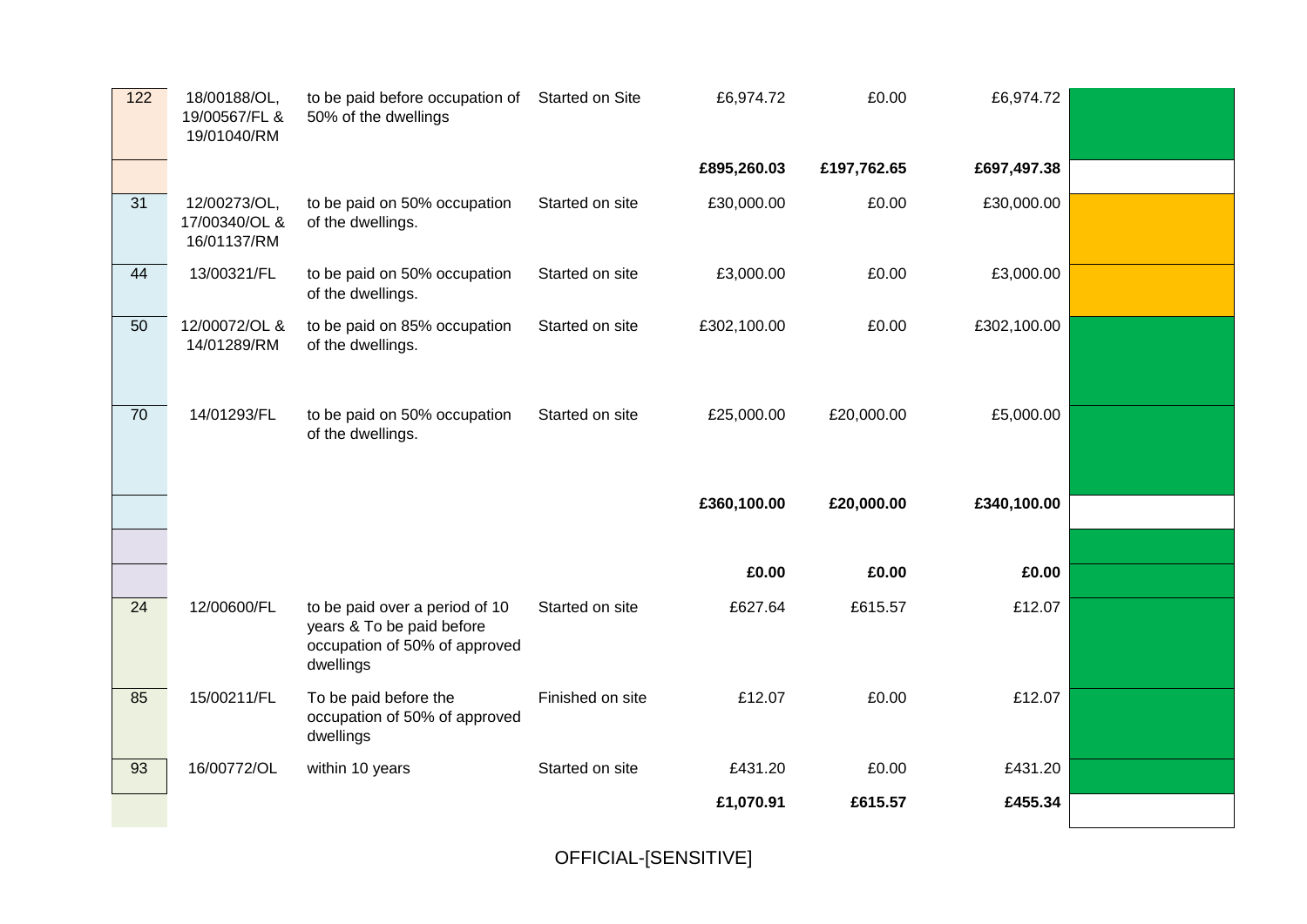| 13  | 14/00373/OL                  | to be paid before occupation of Started on site<br>the 10th dwelling                                                                                                                                                                      |                                      | £260,000.00   | £0.00      | £260,000.00 |  |
|-----|------------------------------|-------------------------------------------------------------------------------------------------------------------------------------------------------------------------------------------------------------------------------------------|--------------------------------------|---------------|------------|-------------|--|
| 33  | 13/00675/FL                  | to be paid before occupation of<br>50% of approved dwellings.<br>Within 10 years                                                                                                                                                          | Finished on site                     | £50,498.01    | £0.00      | £50,498.01  |  |
| 58  | 14/00184/OL &<br>15/00336/RM | to be paid before occupation of<br>50% of approved dwellings                                                                                                                                                                              | Started on site                      | £278,851.30   | £0.00      | £278,851.30 |  |
| 75  | 13/00921/OL                  | None                                                                                                                                                                                                                                      | Agreement made<br>(work not started) | £2,000.00     | £0.00      | £2,000.00   |  |
| 90  | 15/00551/FL                  | 1st £110,000 to be paid prior<br>to 1st occupation of the 1st<br>dwelling. Further £110,000 to<br>be paid prior to first occupation<br>of the 30th dwelling.<br>Remainder to be paid prior to<br>first occupation of the 45th<br>dwelling | Agreement made<br>(work not started) | £330,000.00   | £70,000.00 | £260,000.00 |  |
| 104 | 17/00425/FL                  | Before Occupation of the 10th<br><b>Dwelling</b>                                                                                                                                                                                          | Started on site                      | £81,000.00    | £0.00      | £81,000.00  |  |
|     |                              |                                                                                                                                                                                                                                           |                                      | £1,002,349.31 | £70,000.00 | £932,349.31 |  |
| 10  | 10/01152/OL &<br>13/01032/RM | Paid before occupation of 50%<br>if the dwellings approved<br>under reserved matters                                                                                                                                                      | Started on site                      | £7,175.84     | £0.00      | £7,175.84   |  |
| 13  | 11/00804/OL                  | Paid before occupation of 50%<br>if the dwellings approved<br>under reserved matters                                                                                                                                                      | Started on site                      | £82,009.60    | £0.00      | £82,009.60  |  |
|     |                              |                                                                                                                                                                                                                                           |                                      | £89,185.44    | £0.00      | £89,185.44  |  |
| 15  | 11/00743/OL                  | Payable prior to the occupation<br>of the first market house                                                                                                                                                                              | Agreement made<br>(work not started) | £127,322.00   | £37,000.00 | £90,322.00  |  |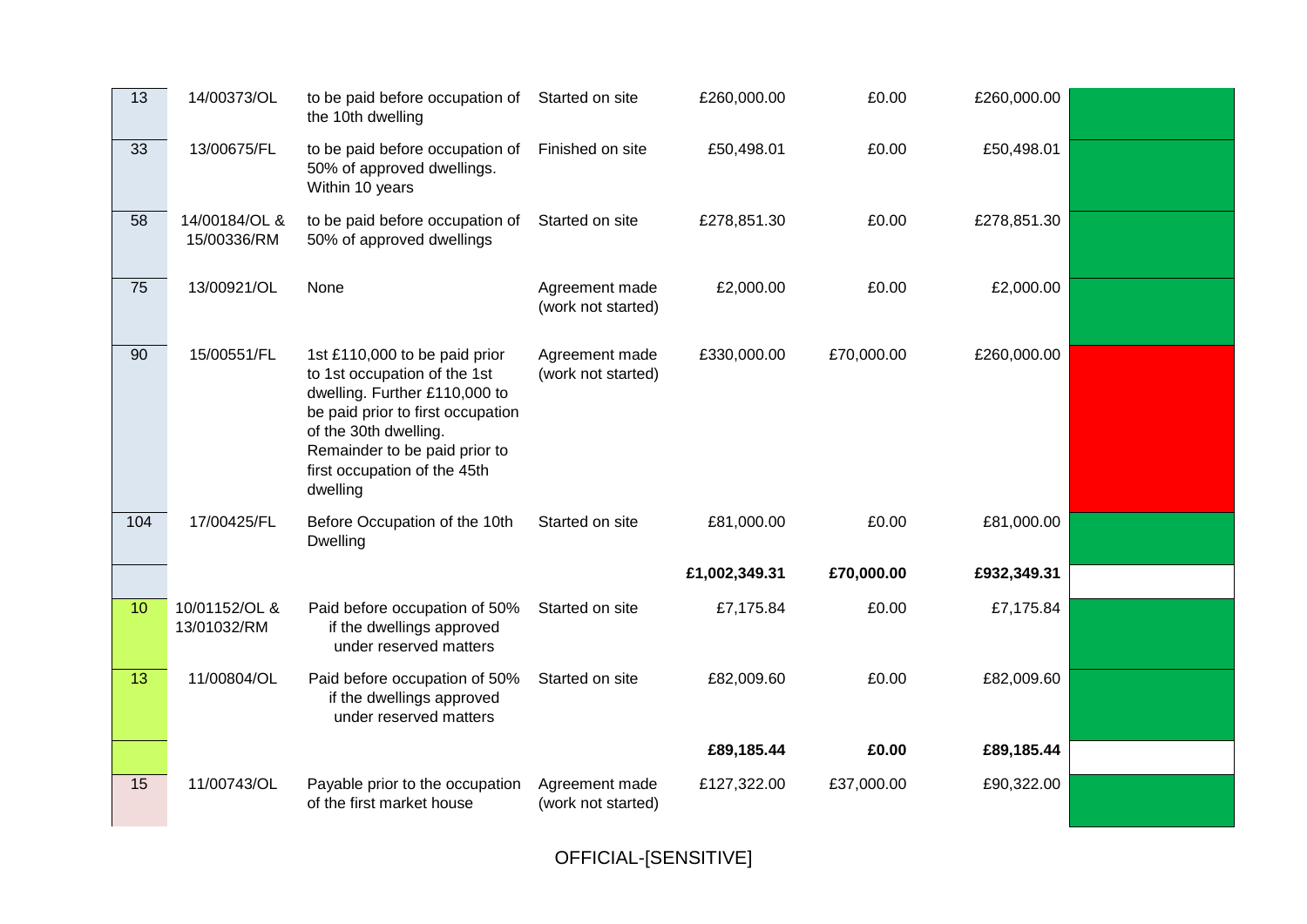| $\overline{24}$ | 12/00600/FL                                  | to be paid over a period of 10<br>years & To be paid before<br>occupation of 50% of approved<br>dwellings                                                                                        | Started on site                      | £18,720.00    | £18,360.00  | £360.00       |  |
|-----------------|----------------------------------------------|--------------------------------------------------------------------------------------------------------------------------------------------------------------------------------------------------|--------------------------------------|---------------|-------------|---------------|--|
| 66              | 14/00827/FL                                  | To be paid upon<br>commencement of<br>development                                                                                                                                                | Started on site                      | £40,000.00    | £0.00       | £40,000.00    |  |
| 85              | 15/00211/FL                                  | To be paid before the<br>occupation of 50% of approved<br>dwellings                                                                                                                              | Finished on site                     | £360.00       | £0.00       | £360.00       |  |
| 87              | 11/00685/FL                                  | Within 8 years. To be paid<br>upon commencement of<br>development                                                                                                                                | Finished on site                     | £8,000.00     | £0.00       | £8,000.00     |  |
| 104             | 17/00425/FL                                  | 1st payment of £7,330 before<br>occupation of 1st dwelling. 2nd<br>payment of £7,300 before<br>occupation of 26th dwelling.<br>3rd payment of £7,353.60<br>before occupation of 40th<br>dwelling | Started on site                      | £22,013.60    | £0.00       | £22,013.60    |  |
| 122             | 18/00188/OL,<br>19/00567/FL &<br>19/01040/RM | to be paid prior to<br>commencement of<br>development                                                                                                                                            | Agreement made<br>(work not started) | £23,128.00    | £0.00       | £23,128.00    |  |
| 130             | 17/00227/OL                                  | Within 5 years of payment date                                                                                                                                                                   | Agreement made<br>(work not started) | £32,500.00    | £0.00       | £32,500.00    |  |
|                 |                                              |                                                                                                                                                                                                  |                                      | £272,043.60   | £55,360.00  | £216,683.60   |  |
|                 |                                              |                                                                                                                                                                                                  |                                      | £36,284.17    | £0.00       | £36,284.17    |  |
|                 |                                              |                                                                                                                                                                                                  |                                      | £36,284.17    | £0.00       | £36,284.17    |  |
|                 |                                              |                                                                                                                                                                                                  |                                      |               |             |               |  |
|                 |                                              |                                                                                                                                                                                                  |                                      | £2,656,293.46 | £343,738.22 | £2,312,555.24 |  |